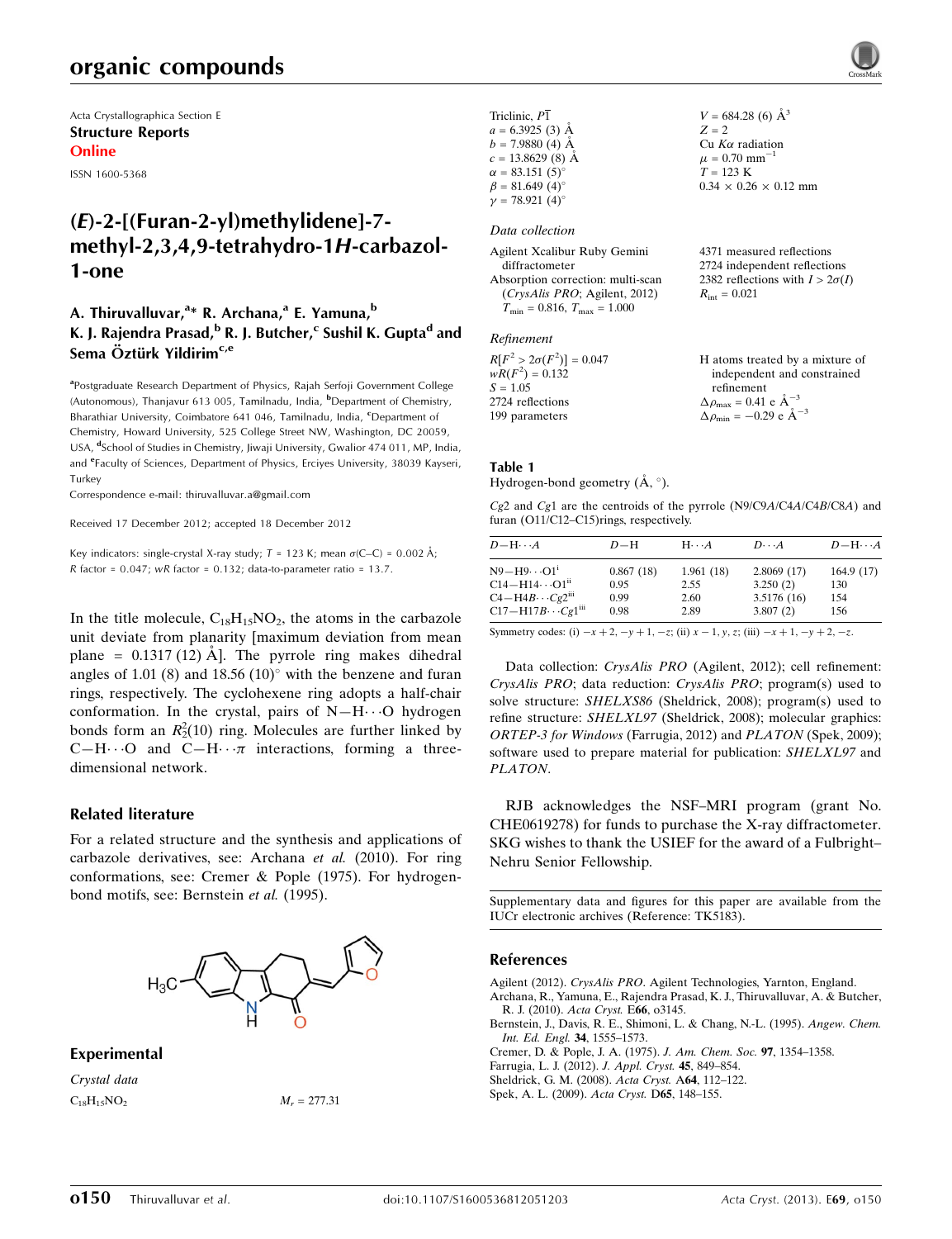# **supporting information**

*Acta Cryst.* (2013). E**69**, o150 [doi:10.1107/S1600536812051203]

# **(***E***)-2-[(Furan-2-yl)methylidene]-7-methyl-2,3,4,9-tetrahydro-1***H***-carbazol-1-one**

## **A. Thiruvalluvar, R. Archana, E. Yamuna, K. J. Rajendra Prasad, R. J. Butcher, Sushil K. Gupta and Sema Öztürk Yildirim**

### **S1. Comment**

As part of our research (Archana *et al.*, 2010), we have synthesized the title compound (I), and report its crystal structure here.

In the title molecule (Fig. 1),  $C_{18}H_{15}NO_2$ , the carbazole unit is not planar. Maximum deviation from carbazole mean plane = -0.1317 (12) Å for atom C4. All bond lengths and angles in (I) are normal and comparable with those observed in the related (*E*)-2-(furan-2-ylmethylidene)-8-methyl-2,3,4,9-tetrahydro-1*H*- carbazol-1-one (Archana *et al.*, 2010). The pyrrole ring makes dihedral angles of 1.01 (8) and 18.56 (10)° with the benzene and the furan rings, respectively. The cyclohexene ring adopts a half-chair conformation. The puckering parameters (Cremer & Pople, 1975) are  $q2 = 0.1372$ (15) Å, q3 = 0.1060 (15) Å, Q = 0.1734 (15) Å, *θ* = 52.3 (5)° and *φ* = 143.0 (6)°. Intermolecular N9—H9···O1 hydrogen bonds form a  $R^2(10)$  (Bernstein *et al.*, 1995) ring motif in the crystal structure (Table 1, Fig. 2). Further, molecules are linked by intermolecular C14—H14···O1, C4—H4B···*π*, involving the pyrrole (N9/C9A/C4A/C4B/C8A) ring, and C17— H17B···*π*, involving the furan (O11/C12—C15) ring, interaction to form a three-dimensional architecture (Table 1, Figs 2 & 3).

#### **S2. Experimental**

An equimolar mixture of 7-methyl-2,3,4,9-tetrahydro-1*H*-carbazol-1-one (0.995 g, 0.005 mol) and furan-2-carbaldehyde (0.414 g, 0.005 mol) was treated with 25 ml of a 5% ethanolic potassium hydroxide solution and stirred for 6 h at room temperature. The product precipitated as a yellow crystalline mass, was filtered off and washed with 50% ethanol. A further crop of condensation product was obtained on neutralization with acetic acid and dilution with water. The product was recrystallized from methanol to yield 95% (1.315 g) of the title compound. The pure compound was recrystallized from EtOAc and ethanol.

#### **S3. Refinement**

The H atoms bonded to N9 and C10 were located in a difference Fourier map and refined freely; N9—H9 = 0.867 (18) Å and C10—H10 = 0.964 (19) Å. Other H atoms were positioned geometrically and allowed to ride on their parent atoms, with C—H = 0.95–0.99 Å, and with  $U_{\text{iso}}(H) = 1.2 - 1.5U_{\text{eq}}$  (parent atom).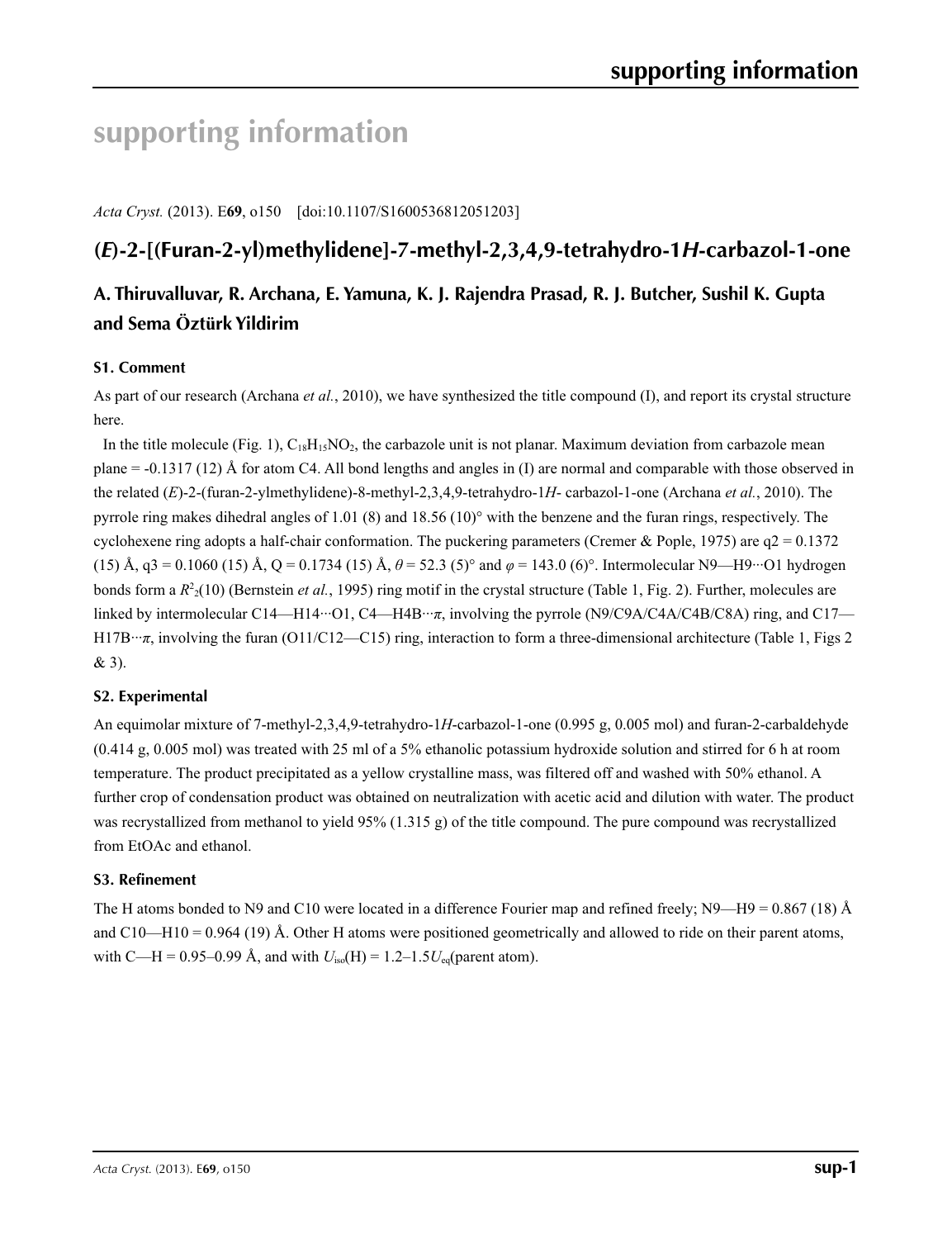

#### **Figure 1**

The molecular structure of the title compound, with displacement ellipsoids drawn at the 40% probability level. H atoms are shown as small spheres of arbitrary radius.



#### **Figure 2**

The partial packing of the title compound, viewed approximately down the *b* axis. Dashed lines indicate hydrogen bonds. H atoms not involved in hydrogen bonding have been omitted.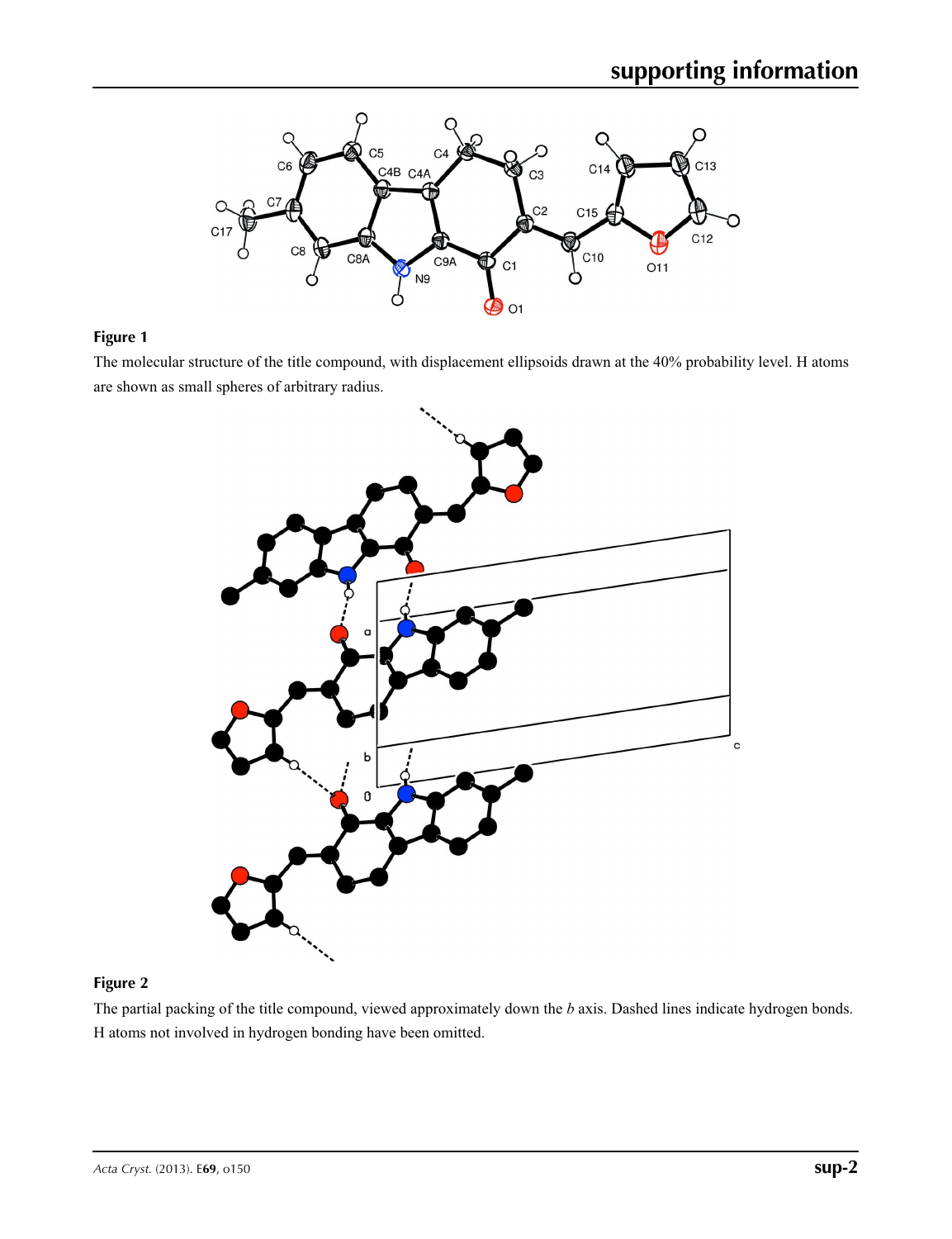

#### **Figure 3**

Part of the crystal structure of compound, showing the formation of C—H···*π* interactions. Symmetry code iii: 1 - *x*, 2 - *y*, - *z*

#### **(***E***)-2-[(Furan-2-yl)methylidene]-7-methyl-2,3,4,9- tetrahydro-1***H***-carbazol-1-one**

*Crystal data*

 $C_{18}H_{15}NO_2$  $M_r = 277.31$ Triclinic, *P*1 Hall symbol: -P 1  $a = 6.3925$  (3) Å  $b = 7.9880$  (4) Å  $c = 13.8629(8)$  Å  $\alpha = 83.151(5)^{\circ}$  $\beta$  = 81.649 (4)<sup>o</sup>  $γ = 78.921(4)°$  $V = 684.28$  (6) Å<sup>3</sup>

#### *Data collection*

Agilent Xcalibur Ruby Gemini diffractometer Radiation source: Enhance (Cu) X-ray Source Graphite monochromator Detector resolution: 10.5081 pixels mm-1 *ω* scans Absorption correction: multi-scan (*CrysAlis PRO*; Agilent, 2012)  $T_{\text{min}} = 0.816, T_{\text{max}} = 1.000$ 

#### *Refinement*

Refinement on *F*<sup>2</sup> Least-squares matrix: full *R*[ $F^2 > 2\sigma(F^2)$ ] = 0.047  $wR(F^2) = 0.132$  $S = 1.05$ 2724 reflections 199 parameters 0 restraints

*Z* = 2  $F(000) = 292$  $D_x = 1.346$  Mg m<sup>-3</sup> Melting point: 402 K Cu *Kα* radiation, *λ* = 1.54184 Å Cell parameters from 2052 reflections  $\theta$  = 5.7–75.5°  $\mu$  = 0.70 mm<sup>-1</sup> *T* = 123 K Prism, colourless  $0.34 \times 0.26 \times 0.12$  mm

4371 measured reflections 2724 independent reflections 2382 reflections with  $I > 2\sigma(I)$  $R_{\text{int}} = 0.021$  $\theta_{\text{max}} = 75.7^{\circ}, \theta_{\text{min}} = 5.7^{\circ}$  $h = -7 \rightarrow 7$  $k = -8 \rightarrow 9$ *l* = −17→17

Primary atom site location: structure-invariant direct methods Secondary atom site location: difference Fourier map Hydrogen site location: inferred from neighbouring sites H atoms treated by a mixture of independent and constrained refinement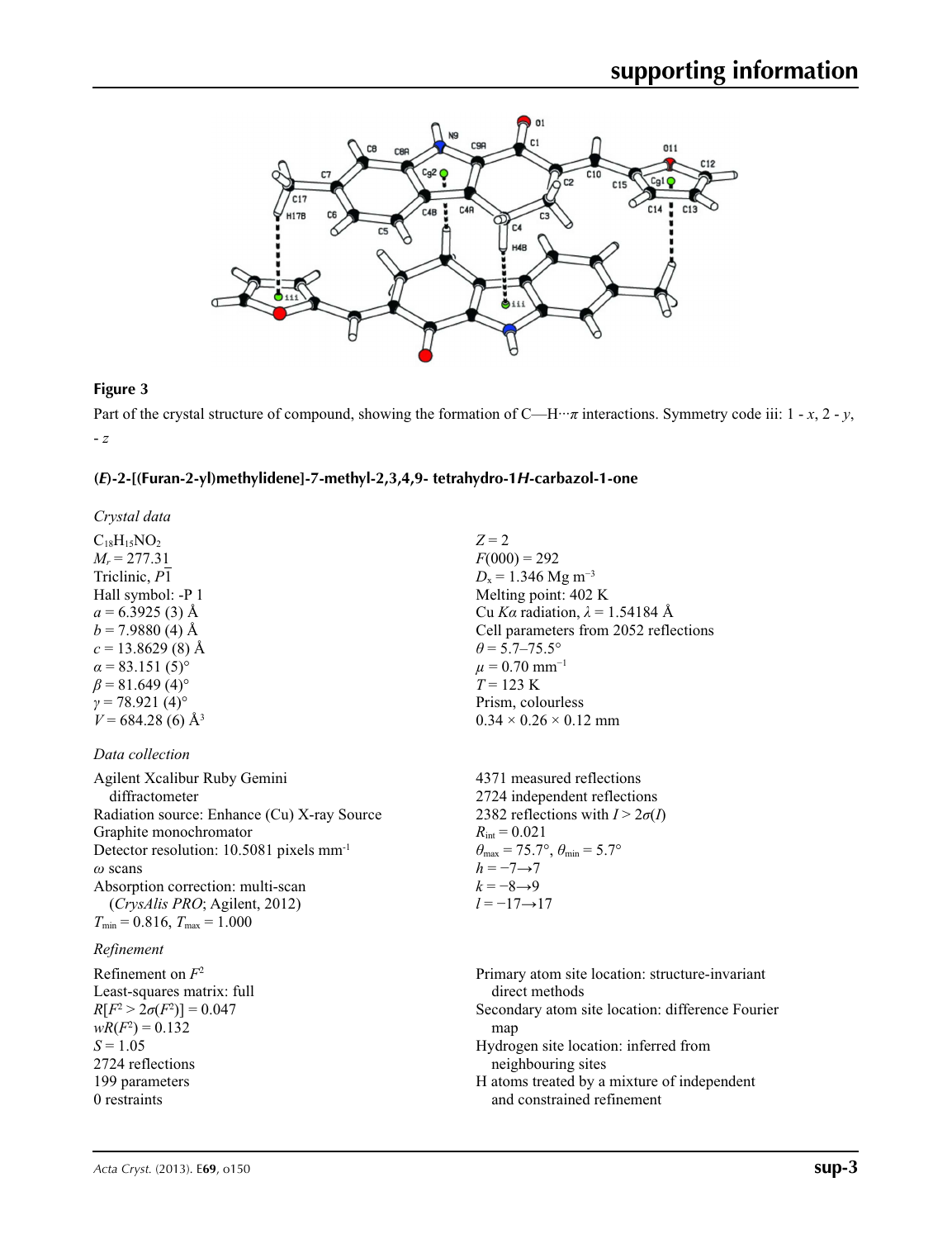$w = 1/[\sigma^2 (F_o^2) + (0.0769P)^2 + 0.1562P]$ where  $P = (F_o^2 + 2F_c^2)/3$  $(\Delta/\sigma)_{\text{max}} = 0.001$ 

 $\Delta\rho_{\text{max}} = 0.41$  e Å<sup>-3</sup> Δ*ρ*min = −0.29 e Å−3

#### *Special details*

**Geometry**. Bond distances, angles *etc*. have been calculated using the rounded fractional coordinates. All su's are estimated from the variances of the (full) variance-covariance matrix. The cell e.s.d.'s are taken into account in the estimation of distances, angles and torsion angles

**Refinement**. Refinement of  $F^2$  against ALL reflections. The weighted R-factor wR and goodness of fit *S* are based on  $F^2$ , conventional *R*-factors *R* are based on *F*, with *F* set to zero for negative *F*<sup>2</sup>. The threshold expression of  $F^2 > 2\sigma(F^2)$  is used only for calculating *R*-factors(gt) *etc*. and is not relevant to the choice of reflections for refinement. *R*-factors based on *F*<sup>2</sup> are statistically about twice as large as those based on *F*, and *R*- factors based on ALL data will be even larger.

| Fractional atomic coordinates and isotropic or equivalent isotropic displacement parameters $(\hat{A}^2)$ |  |  |  |  |  |  |
|-----------------------------------------------------------------------------------------------------------|--|--|--|--|--|--|
|-----------------------------------------------------------------------------------------------------------|--|--|--|--|--|--|

|                  | $\boldsymbol{x}$ | $\mathcal{Y}$ | $\boldsymbol{Z}$ | $U_{\text{iso}}$ */ $U_{\text{eq}}$ |  |
|------------------|------------------|---------------|------------------|-------------------------------------|--|
| O <sub>1</sub>   | 0.82745(16)      | 0.54561(14)   | $-0.10721(8)$    | 0.0321(3)                           |  |
| O11              | 0.4389(2)        | 0.62235(18)   | $-0.38788(8)$    | 0.0462(4)                           |  |
| N9               | 0.77421(19)      | 0.66480(16)   | 0.08384(9)       | 0.0272(3)                           |  |
| C1               | 0.6548(2)        | 0.63419(18)   | $-0.07581(10)$   | 0.0256(4)                           |  |
| C2               | 0.4695(2)        | 0.68389(18)   | $-0.13316(10)$   | 0.0259(4)                           |  |
| C <sub>3</sub>   | 0.2549(2)        | 0.77564(19)   | $-0.08760(11)$   | 0.0296(4)                           |  |
| C4               | 0.2491(2)        | 0.86429(18)   | 0.00542(11)      | 0.0275(4)                           |  |
| C4A              | 0.4362(2)        | 0.79645(18)   | 0.05978(10)      | 0.0258(4)                           |  |
| C4B              | 0.4742(2)        | 0.82727(18)   | 0.15417(10)      | 0.0279(4)                           |  |
| C <sub>5</sub>   | 0.3503(3)        | 0.9176(2)     | 0.23067(12)      | 0.0346(5)                           |  |
| C6               | 0.4421(3)        | 0.9234(2)     | 0.31372(12)      | 0.0404(5)                           |  |
| C7               | 0.6555(3)        | 0.8434(2)     | 0.32410(12)      | 0.0375(5)                           |  |
| C8               | 0.7788(3)        | 0.7521(2)     | 0.25079(11)      | 0.0328(5)                           |  |
| C8A              | 0.6863(2)        | 0.74409(18)   | 0.16619(10)      | 0.0285(4)                           |  |
| C <sub>9</sub> A | 0.6217(2)        | 0.69588(17)   | 0.01966(10)      | 0.0252(4)                           |  |
| C10              | 0.5039(2)        | 0.63565(19)   | $-0.22508(11)$   | 0.0298(4)                           |  |
| C12              | 0.2715(3)        | 0.6422(3)     | $-0.44181(13)$   | 0.0492(6)                           |  |
| C13              | 0.0838(3)        | 0.6875(2)     | $-0.38630(13)$   | 0.0433(5)                           |  |
| C14              | 0.1333(3)        | 0.6999(2)     | $-0.29094(12)$   | 0.0366(5)                           |  |
| C15              | 0.3511(3)        | 0.6590(2)     | $-0.29413(11)$   | 0.0317(4)                           |  |
| C17              | 0.7481(3)        | 0.8590(3)     | 0.41581(13)      | 0.0476(6)                           |  |
| H <sub>3</sub> A | 0.19484          | 0.86329       | $-0.13780$       | $0.0355*$                           |  |
| H3B              | 0.15695          | 0.69133       | $-0.07227$       | $0.0355*$                           |  |
| H <sub>4</sub> A | 0.11559          | 0.85019       | 0.04927          | $0.0329*$                           |  |
| H4B              | 0.24433          | 0.98848       | $-0.01290$       | $0.0329*$                           |  |
| H <sub>5</sub>   | 0.20662          | 0.97310       | 0.22495          | $0.0415*$                           |  |
| H <sub>6</sub>   | 0.35921          | 0.98317       | 0.36572          | $0.0485*$                           |  |
| H8               | 0.92199          | 0.69650       | 0.25754          | $0.0394*$                           |  |
| H9               | 0.900(3)         | 0.600(2)      | 0.0795(13)       | $0.033(5)$ *                        |  |
| H10              | 0.644(3)         | 0.575(2)      | $-0.2485(14)$    | $0.038(5)$ *                        |  |
| H12              | 0.28626          | 0.62615       | $-0.50943$       | $0.0590*$                           |  |
| H13              | $-0.05517$       | 0.70746       | $-0.40667$       | $0.0520*$                           |  |
| H14              | 0.03333          | 0.73078       | $-0.23547$       | $0.0439*$                           |  |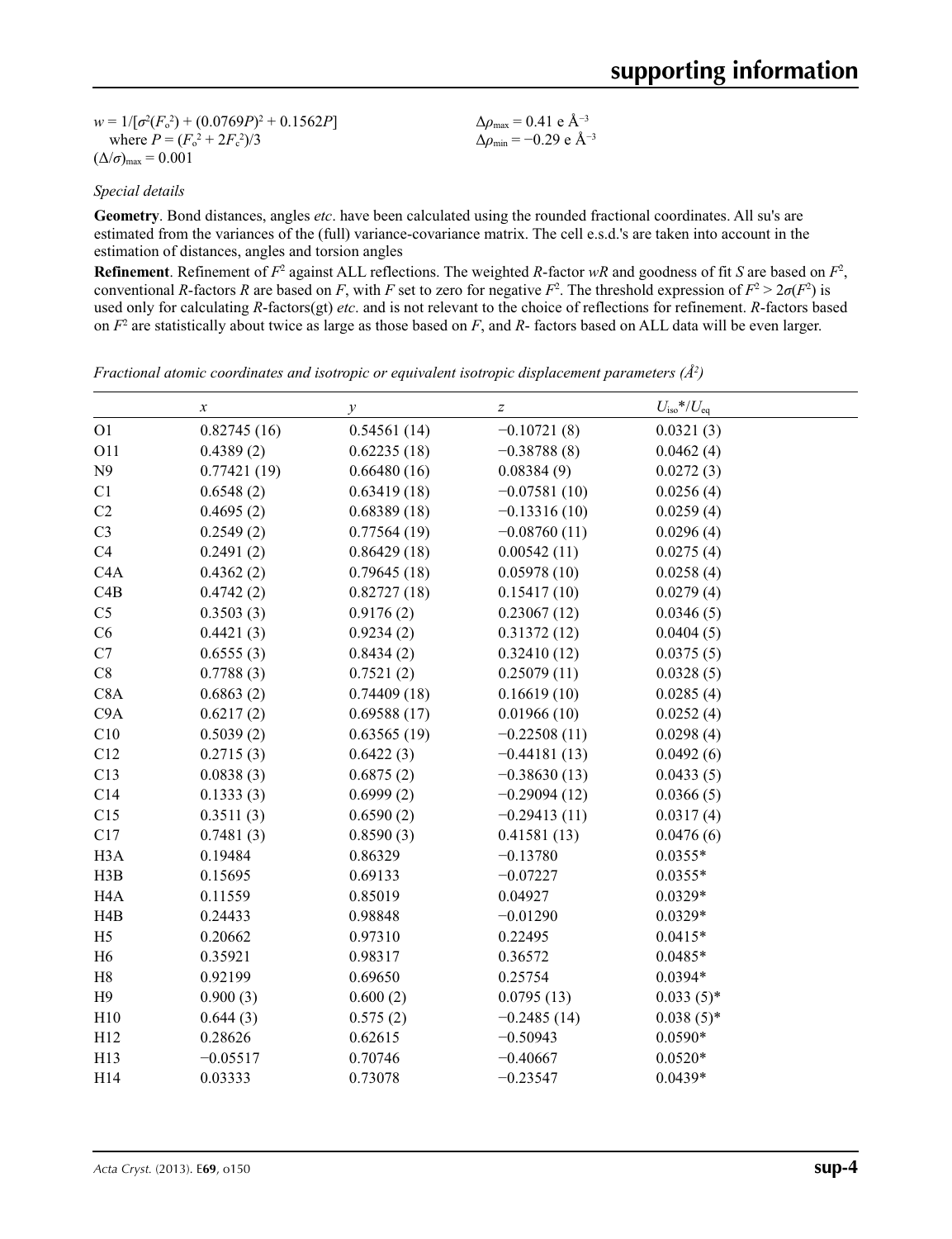# **supporting information**

| <b>H17A</b> | 0.89806 | 0.80012 | 0.41094 | $0.0714*$ |
|-------------|---------|---------|---------|-----------|
| H17B        | 0.74130 | 0.98028 | 0.42362 | $0.0714*$ |
| <b>H17C</b> | 0.66510 | 0.80661 | 0.47255 | $0.0714*$ |

*Atomic displacement parameters (Å2 )*

|                 | $U^{11}$   | $U^{22}$   | $U^{33}$  | $U^{12}$     | $U^{13}$     | $U^{23}$     |
|-----------------|------------|------------|-----------|--------------|--------------|--------------|
| O <sub>1</sub>  | 0.0224(5)  | 0.0448(6)  | 0.0290(5) | $-0.0035(4)$ | $-0.0033(4)$ | $-0.0073(4)$ |
| O11             | 0.0401(7)  | 0.0717(9)  | 0.0272(6) | $-0.0045(6)$ | $-0.0073(5)$ | $-0.0117(5)$ |
| N <sub>9</sub>  | 0.0233(6)  | 0.0337(6)  | 0.0261(6) | $-0.0056(5)$ | $-0.0062(5)$ | $-0.0041(5)$ |
| C <sub>1</sub>  | 0.0221(7)  | 0.0301(7)  | 0.0259(7) | $-0.0081(5)$ | $-0.0029(5)$ | $-0.0020(5)$ |
| C2              | 0.0240(7)  | 0.0291(7)  | 0.0260(7) | $-0.0080(5)$ | $-0.0046(5)$ | $-0.0007(5)$ |
| C <sub>3</sub>  | 0.0254(7)  | 0.0345(7)  | 0.0297(7) | $-0.0035(5)$ | $-0.0080(5)$ | $-0.0040(6)$ |
| C4              | 0.0235(6)  | 0.0297(7)  | 0.0294(7) | $-0.0044(5)$ | $-0.0042(5)$ | $-0.0033(5)$ |
| C4A             | 0.0255(7)  | 0.0268(7)  | 0.0260(7) | $-0.0080(5)$ | $-0.0029(5)$ | $-0.0017(5)$ |
| C4B             | 0.0297(7)  | 0.0289(7)  | 0.0265(7) | $-0.0079(5)$ | $-0.0045(5)$ | $-0.0028(5)$ |
| C <sub>5</sub>  | 0.0368(8)  | 0.0348(8)  | 0.0312(8) | $-0.0035(6)$ | $-0.0030(6)$ | $-0.0056(6)$ |
| C <sub>6</sub>  | 0.0522(10) | 0.0408(9)  | 0.0282(8) | $-0.0065(7)$ | $-0.0021(7)$ | $-0.0092(6)$ |
| C7              | 0.0505(10) | 0.0384(8)  | 0.0271(8) | $-0.0136(7)$ | $-0.0087(7)$ | $-0.0033(6)$ |
| C8              | 0.0373(8)  | 0.0356(8)  | 0.0281(8) | $-0.0094(6)$ | $-0.0102(6)$ | $-0.0014(6)$ |
| C8A             | 0.0317(7)  | 0.0298(7)  | 0.0260(7) | $-0.0097(6)$ | $-0.0044(5)$ | $-0.0025(5)$ |
| C9A             | 0.0225(6)  | 0.0286(7)  | 0.0261(7) | $-0.0076(5)$ | $-0.0046(5)$ | $-0.0018(5)$ |
| C10             | 0.0278(7)  | 0.0349(7)  | 0.0276(7) | $-0.0079(6)$ | $-0.0043(5)$ | $-0.0022(6)$ |
| C12             | 0.0519(11) | 0.0675(12) | 0.0307(8) | $-0.0055(9)$ | $-0.0171(8)$ | $-0.0089(8)$ |
| C13             | 0.0437(9)  | 0.0556(10) | 0.0337(9) | $-0.0087(8)$ | $-0.0169(7)$ | $-0.0019(7)$ |
| C <sub>14</sub> | 0.0360(8)  | 0.0463(9)  | 0.0289(8) | $-0.0081(7)$ | $-0.0099(6)$ | $-0.0014(6)$ |
| C15             | 0.0364(8)  | 0.0362(8)  | 0.0236(7) | $-0.0088(6)$ | $-0.0047(6)$ | $-0.0022(6)$ |
| C17             | 0.0567(11) | 0.0582(11) | 0.0317(9) | $-0.0111(9)$ | $-0.0140(8)$ | $-0.0078(8)$ |

*Geometric parameters (Å, º)*

| $O1 - C1$    | 1.2418(17) | $C8-C8A$     | 1.401(2)  |
|--------------|------------|--------------|-----------|
| $O11 - C12$  | 1.367(2)   | $C10 - C15$  | 1.437(2)  |
| $O11 - C15$  | 1.3804(19) | $C12-C13$    | 1.340(3)  |
| $N9$ — $C8A$ | 1.3673(19) | $C13 - C14$  | 1.422(2)  |
| $N9$ — $C9A$ | 1.3820(18) | $C14 - C15$  | 1.363(3)  |
| $N9 - H9$    | 0.867(18)  | $C3 - H3A$   | 0.9900    |
| $C1-C2$      | 1.4867(19) | $C3$ —H3B    | 0.9900    |
| $C1 - C9A$   | 1.4399(19) | $C4 - H4A$   | 0.9900    |
| $C2-C3$      | 1.513(2)   | $C4 - H4B$   | 0.9900    |
| $C2-C10$     | 1.351(2)   | $C5 - H5$    | 0.9500    |
| $C3-C4$      | 1.536(2)   | $C6 - H6$    | 0.9500    |
| $C4$ — $C4A$ | 1.4857(19) | $C8 - H8$    | 0.9500    |
| $C4A - C9A$  | 1.3819(19) | $C10 - H10$  | 0.964(19) |
| $C4A - C4B$  | 1.4227(19) | $C12-H12$    | 0.9500    |
| $C4B - C5$   | 1.411(2)   | $C13$ —H13   | 0.9500    |
| $C4B - C8A$  | 1.4144(19) | $C14$ —H14   | 0.9500    |
| $C5-C6$      | 1.375(2)   | $C17 - H17A$ | 0.9800    |
|              |            |              |           |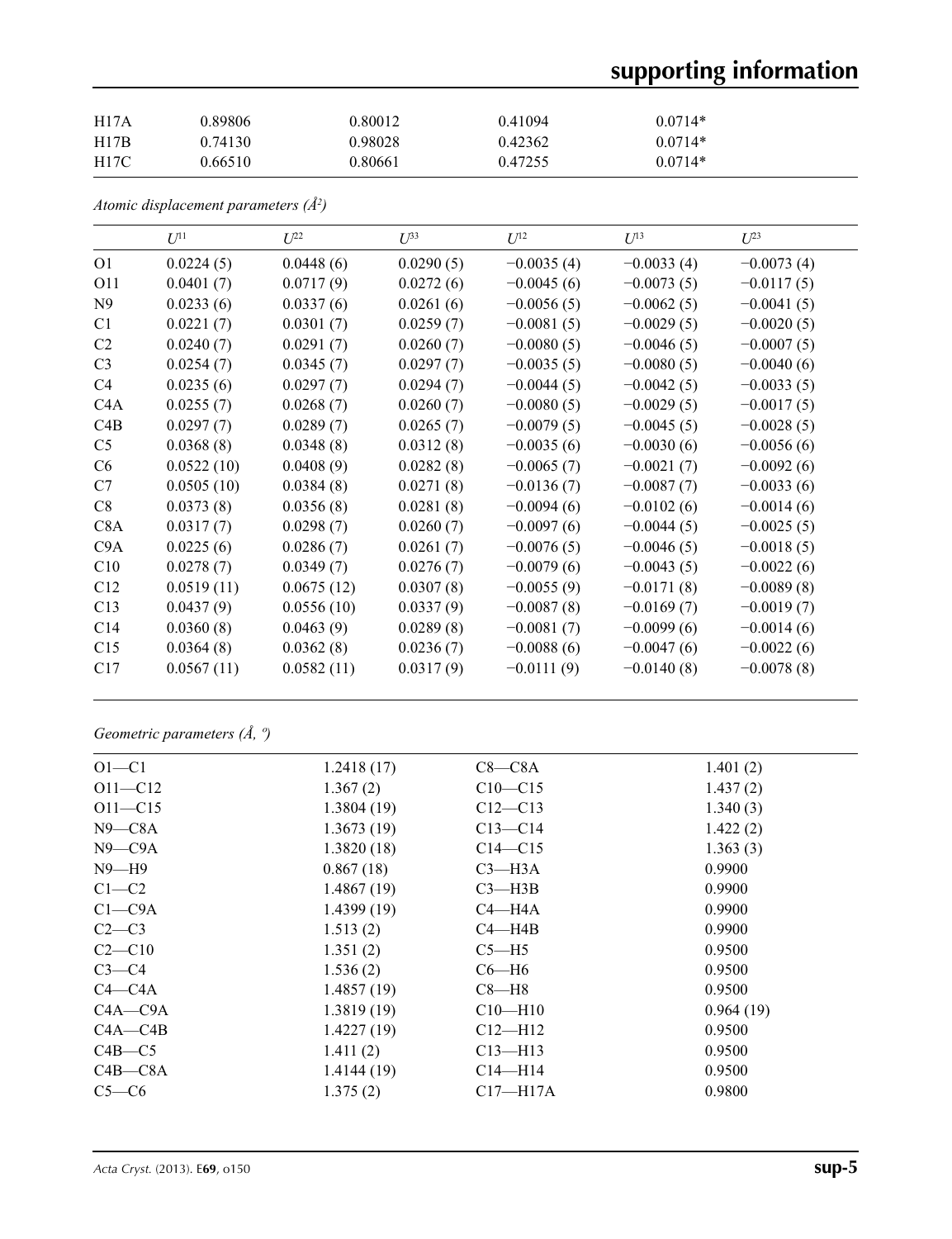| $C6 - C7$               | 1.411(3)      | $C17 - H17B$            | 0.9800        |
|-------------------------|---------------|-------------------------|---------------|
| $C7 - C17$              | 1.506(3)      | $C17 - H17C$            | 0.9800        |
| $C7-C8$                 | 1.382(2)      |                         |               |
|                         |               |                         |               |
| $C12 - 011 - C15$       | 106.77(14)    | $C10-C15-C14$           | 136.41(15)    |
| $C8A - N9 - C9A$        | 107.83(12)    | $O11 - C15 - C10$       | 114.65(15)    |
| $C9A - N9 - H9$         | 129.7(12)     | $O11 - C15 - C14$       | 108.81(14)    |
| $C8A - N9 - H9$         | 122.2(12)     | $C2-C3-H3A$             | 108.00        |
| $O1-C1-C9A$             | 121.59(12)    | $C2-C3-H3B$             | 108.00        |
| $O1 - C1 - C2$          | 122.91(13)    | $C4-C3-H3A$             | 108.00        |
| $C2-C1-C9A$             | 115.50(12)    | $C4-C3-H3B$             | 108.00        |
| $C3-C2-C10$             | 123.32(12)    | $H3A - C3 - H3B$        | 107.00        |
| $C1-C2-C3$              | 120.81(12)    | $C3-C4-H4A$             | 109.00        |
| $C1 - C2 - C10$         | 115.81(12)    | $C3-C4-H4B$             | 109.00        |
| $C2 - C3 - C4$          | 118.19(11)    | $C4A - C4 - H4A$        | 109.00        |
| $C3-C4-C4A$             | 113.51(12)    | $CAA - C4 - H4B$        | 109.00        |
| $C4B - C4A - C9A$       | 106.39(12)    | HA—C4—H4B               | 108.00        |
| $C4 - C4A - C4B$        | 130.26(13)    | $C4B - C5 - H5$         | 121.00        |
| $C4 - C4A - C9A$        | 123.17(13)    | $C6-C5-H5$              | 121.00        |
| $C5-C4B-C8A$            |               | $C5-C6-H6$              | 119.00        |
| $C4A - C4B - C5$        | 118.99(13)    | $C7-C6-H6$              | 119.00        |
|                         | 134.20(14)    |                         |               |
| $C4A - C4B - C8A$       | 106.80(12)    | $C7-C8-H8$              | 121.00        |
| $C4B-C5-C6$             | 118.52(16)    | $C8A - C8 - H8$         | 121.00        |
| $C5-C6-C7$              | 122.07(16)    | $C2 - C10 - H10$        | 118.6(12)     |
| $C6-C7-C17$             | 119.33(15)    | $C15 - C10 - H10$       | 113.9(11)     |
| $C6-C7-C8$              | 120.43(16)    | $O11 - C12 - H12$       | 125.00        |
| $C8-C7-C17$             | 120.25(17)    | $C13 - C12 - H12$       | 125.00        |
| $C7-C8-C8A$             | 117.99(16)    | $C12-C13-H13$           | 127.00        |
| $N9 - C8A - C8$         | 129.24(13)    | $C14 - C13 - H13$       | 127.00        |
| $C4B - C8A - C8$        | 121.97(13)    | $C13 - C14 - H14$       | 126.00        |
| $N9 - C8A - C4B$        | 108.78(12)    | $C15-C14-H14$           | 126.00        |
| $C1-C9A-C4A$            | 125.39(12)    | C7-C17-H17A             | 109.00        |
| $N9$ – $C9A$ – $C1$     | 124.41(12)    | $C7-C17-H17B$           | 109.00        |
| $N9$ –C $9A$ –C $4A$    | 110.20(12)    | C7-C17-H17C             | 109.00        |
| $C2 - C10 - C15$        | 127.43(13)    | H17A-C17-H17B           | 110.00        |
| $O11 - C12 - C13$       | 110.73(16)    | H17A-C17-H17C           | 109.00        |
| $C12-C13-C14$           | 106.59(17)    | H17B-C17-H17C           | 109.00        |
| $C13 - C14 - C15$       | 107.09(15)    |                         |               |
|                         |               |                         |               |
| $C15 - 011 - C12 - C13$ | $-0.7(2)$     | $C9A - C4A - C4B - C8A$ | 0.82(16)      |
| $C12 - 011 - C15 - C10$ | 176.78(15)    | $C4-C4A-C9A-N9$         | 174.68(13)    |
| $C12 - 011 - C15 - C14$ | 0.2(2)        | $C4-C4A-C9A-C1$         | $-4.3(2)$     |
| $C9A - N9 - C8A - C4B$  | $-0.07(16)$   | $C4B - C4A - C9A - N9$  | $-0.89(16)$   |
| $C9A - N9 - C8A - C8$   | $-178.77(15)$ | $C4B - C4A - C9A - C1$  | $-179.83(13)$ |
| $C8A - N9 - C9A - C1$   | 179.56(13)    | $C4A - C4B - C5 - C6$   | $-178.90(16)$ |
| $C8A - N9 - C9A - C4A$  | 0.61(16)      | $C8A - C4B - C5 - C6$   | 1.0(2)        |
| $O1 - C1 - C2 - C3$     | 173.38(13)    | $C4A - C4B - C8A - N9$  | $-0.47(16)$   |
| $O1 - C1 - C2 - C10$    | $-4.0(2)$     | $C4A - C4B - C8A - C8$  | 178.34(14)    |